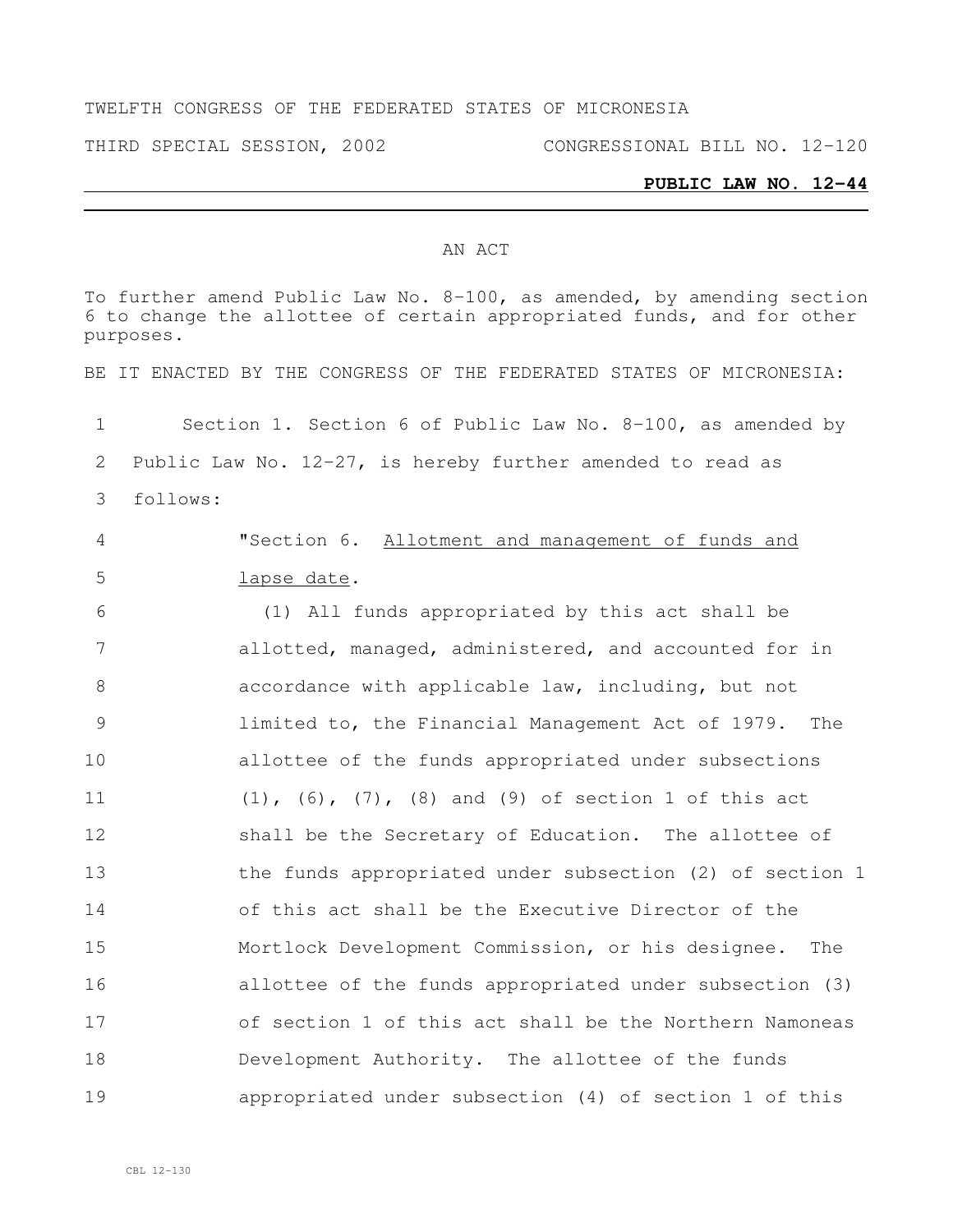| 1             | act shall be the Southern Namoneas Development                  |
|---------------|-----------------------------------------------------------------|
| 2             | Authority. The allottee of the funds appropriated under         |
| 3             | subsection (5) of section 1 of this act shall be the            |
| 4             | Pattiw Development Authority. The allottee of the funds         |
| 5             | appropriated under section 2 of this act shall be the           |
| 6             | Governor of the State of Kosrae. The allottee of the            |
| 7             | funds appropriated under subsections $(1)$ , $(3)$ and $(4)$ of |
| 8             | section 4 of this act shall be the Governor of the State        |
| $\mathcal{G}$ | of Yap. The allottee of the funds appropriated under            |
| 10            | subsection (2) of section 4 of this act shall be                |
| 11            | President of the College of Micronesia-FSM.<br>The              |
| 12            | allottee of all other funds appropriated by this act            |
| 13            | shall be the President of the Federated States of               |
| 14            | Micronesia or the President's designee. The allottees           |
| 15            | shall be responsible for ensuring that these funds, or          |
| 16            | so much thereof as may be necessary, are used solely for        |
| 17            | the purposes specified in this act, and that no                 |
| 18            | obligations are incurred in excess of the sum                   |
| 19            | appropriated.                                                   |
| 20            | (2) The authority of the allottees to obligate funds            |
| 21            | appropriated by this act shall not lapse."                      |
| 22            |                                                                 |
| 23            |                                                                 |
| 24            |                                                                 |
| 25            |                                                                 |
|               |                                                                 |